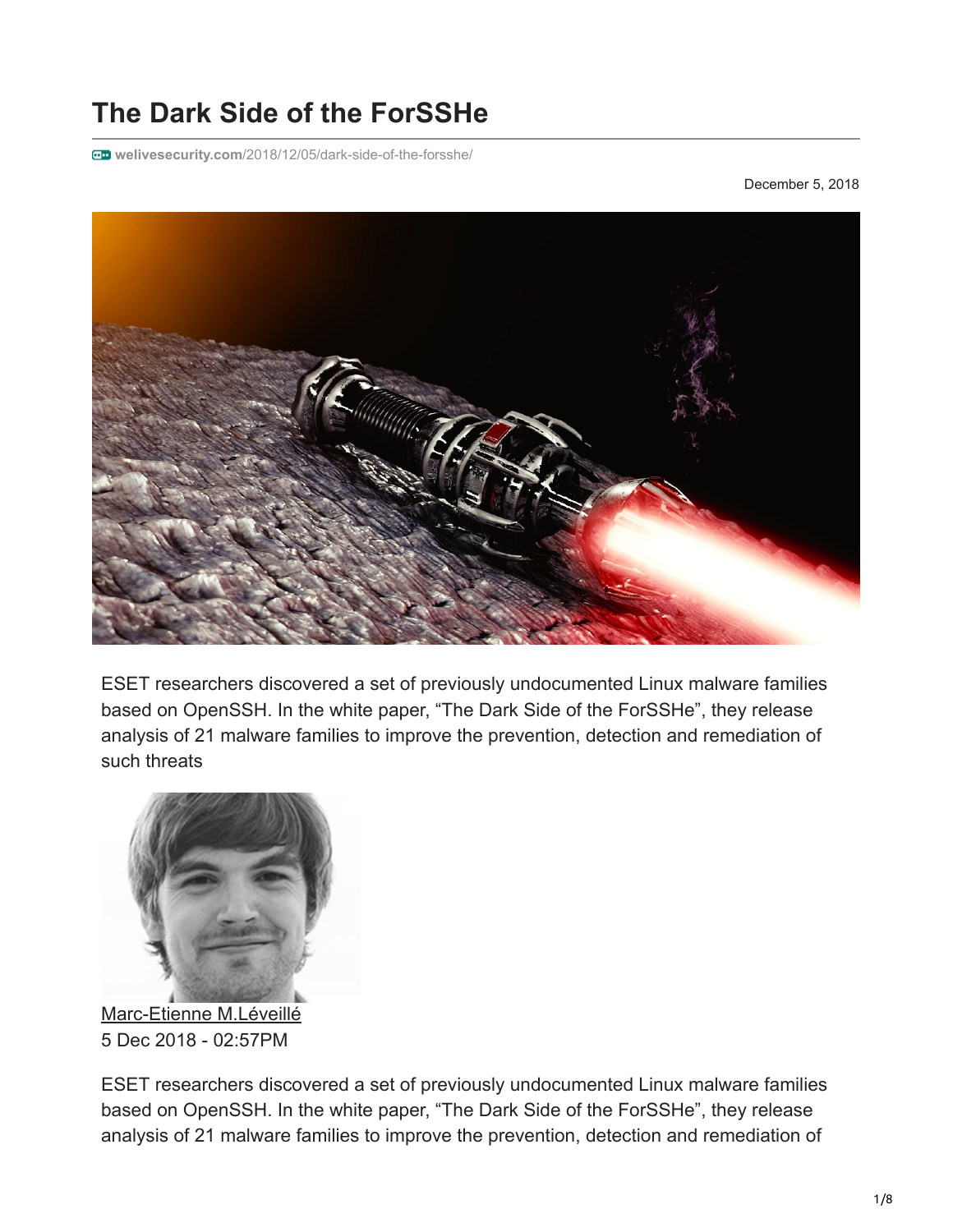such threats

SSH, short for Secure SHell, is a network protocol to connect computers and devices remotely over an encrypted network link. It is generally used to manage Linux servers using a text-mode console. SSH is the most common way for system administrators to manage virtual, cloud, or dedicated, rented Linux servers.

The *de facto* implementation, bundled in almost all Linux distributions, is the [portable](https://www.openssh.com/portable.html) version of [OpenSSH.](https://www.openssh.com/) A popular method used by attackers to maintain persistence on compromised Linux servers is to backdoor the OpenSSH server and client already installed. There are several reasons why creating malware based on OpenSSH is popular:

- It doesn't require a new TCP port to be opened on the compromised machine. SSH should already be there and likely reachable from the internet.
- The OpenSSH daemon and client see passwords in clear text, providing the attacker the potential to steal credentials.
- OpenSSH source code is freely available, making it easy to create a "customized" (backdoored) version.
- OpenSSH is built to make it difficult to implement a man-in-the-middle attack and snoop on its users' activity. Attackers can leverage this to stay under the radar while they conduct their malicious activities on the compromised server.

To better combat Linux malware threats, ESET researchers went on the hunt for in-the-wild OpenSSH backdoors, both known and unknown. We started our investigation on knowledge gleaned from one of our previous research efforts, [Operation Windigo](https://www.welivesecurity.com/wp-content/uploads/2014/03/operation_windigo.pdf). In that white paper, we described in detail Windigo's multiple malware components and how they work together. At its core was **[Ebury](https://www.welivesecurity.com/2014/02/21/an-in-depth-analysis-of-linuxebury/)**, an OpenSSH backdoor and credential stealer that was installed on tens of thousands of compromised Linux servers worldwide.

Something that wasn't originally discussed in the Operation Windigo paper, but that ESET researchers have talked about at conferences, is how those attackers try to detect *other* OpenSSH backdoors prior to deploying their own (Ebury). They use a Perl script they have developed that contains more than 40 signatures for different backdoors.

**JavaScript**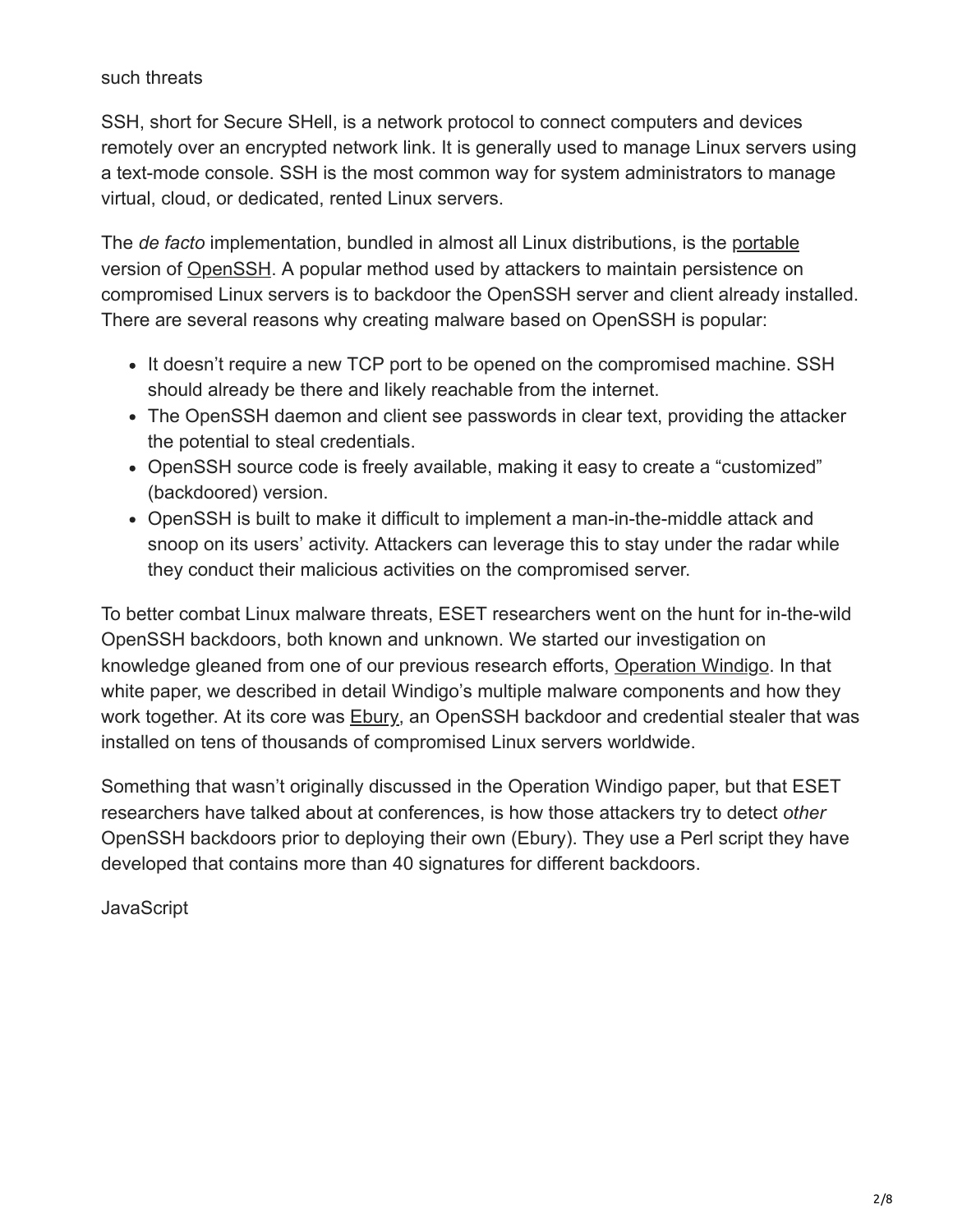- 1  $@sd = gs('IN: %s@ \ (%s)'; ' - B 2');$
- 2 @sc = gc( 'OUT=> %s@%s \(%s\)', '-B 1' );
- 3 if ( \$sd[1] =~ m|^/| or \$sc[0] =~ m|^/| ) {
- 4 print
- 5 "mod\_sshd29: '\$sd[0]':'\$sd[1]':'\$sd[2]'\nmod\_sshc29: '\$sc[0]':'\$sc[1]'\n";
- 6 ssh\_ls( \$sd[1], \$sc[0] );
- 7 }

#### *Example signature found in Windigo Perl script to detect OpenSSH backdoor (tidied output)*

When we looked into these signatures, we quickly realized that we did not have samples matching most of the backdoors described in the script. The malware operators actually had more knowledge and visibility into in-the-wild SSH backdoors than we did. To cope with this situation, we started hunting for the missing malware samples using their signatures. This helped us to find samples previously unknown to the computer security industry and to report detailed research findings.

Today, ESET researchers are publishing a paper focused on 21 in-the-wild OpenSSH malware families. While some of these backdoors have already been analyzed and documented online, no analysis of most of them was available until now. The intent of this paper is to provide an overview of the current OpenSSH backdoor landscape. It is the result of a long-term research project involving writing rules and detections, deploying custom honeypots, classification of samples, and analysis of the different malware families.

#### [The Dark Side of the ForSSHe: A landscape of OpenSSH backdoors](https://www.welivesecurity.com/wp-content/uploads/2018/12/ESET-The_Dark_Side_of_the_ForSSHe.pdf)

[Download Research Paper](https://www.welivesecurity.com/wp-content/uploads/2018/12/ESET-The_Dark_Side_of_the_ForSSHe.pdf)



### **Unveiling the dark side**

Soon after the Windigo research, we translated the signatures from the aforementioned Perl script into YARA rules (now [available on GitHub](https://github.com/eset/malware-ioc/tree/master/sshdoor)) and used them to find likely new malware samples from our various feeds. We collected new samples for more than three years and,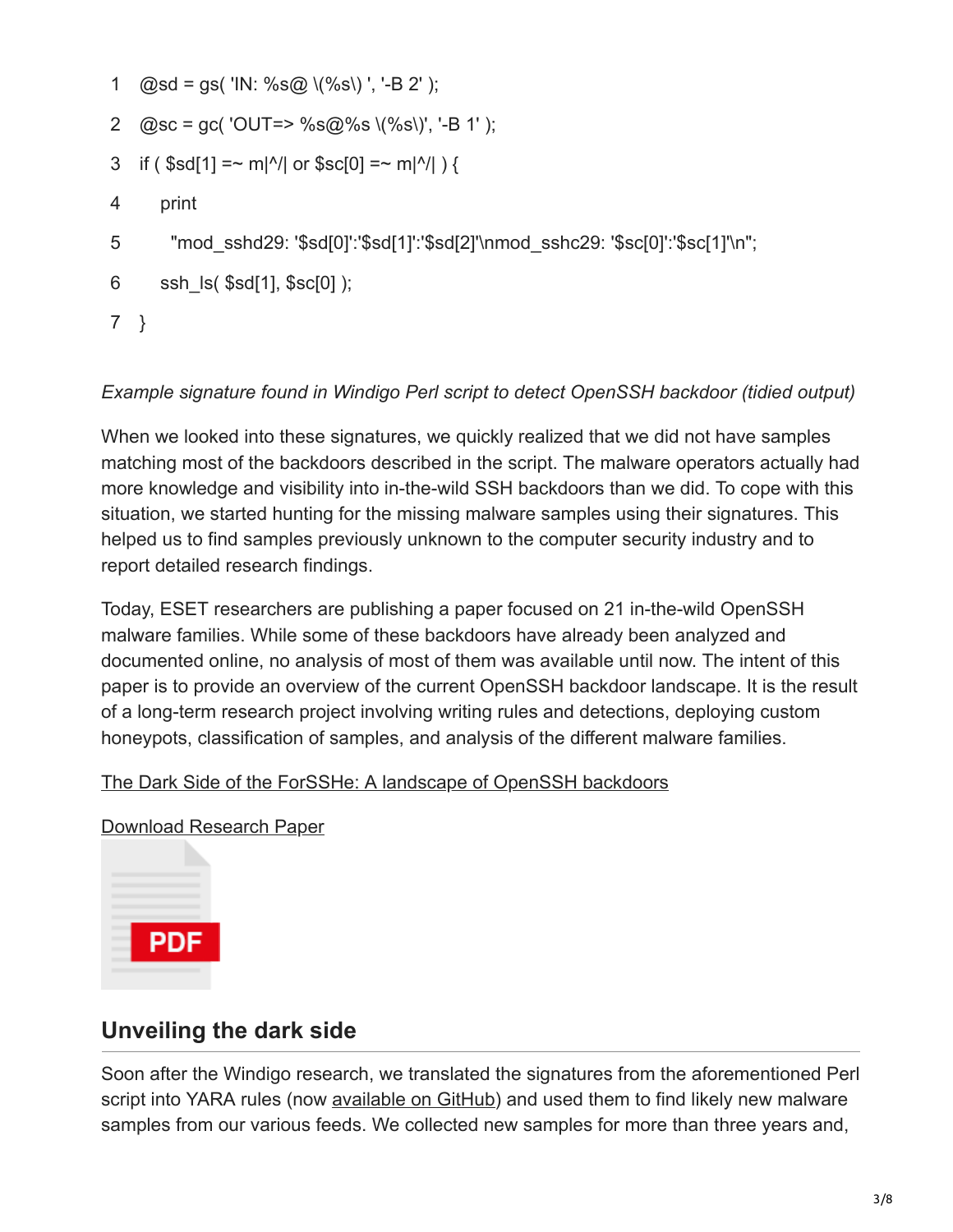after filtering out false positives, obtained a few hundred trojanized OpenSSH binaries. The analysis of this collection highlights the use of a set of common features across the different backdoors. Two of them really stand out:

- 18 out of the 21 families feature a credential-stealing feature, making it possible to steal passwords and/or keys used by the trojanized OpenSSH client and server.
- 17 out of the 21 families feature a backdoor mode, allowing the attacker a stealthy and persistent way to connect back to the compromised machine.

More details about the common features of these OpenSSH backdoors are provided in the white paper.

In parallel with the analysis of the collected samples, we set up a custom honeypot architecture (detailed in-depth in the white paper) to extend our results. The idea was to provide (i.e. intentionally leak) credentials to the attackers using exfiltration techniques reverse-engineered from the samples. This would allow us to observe the behavior of the attackers once they compromise a server, and hopefully get the most recent samples.

Combining our passive hunting with the YARA ruleset and the interaction of attackers with our honeypot gives us insight into both how active the attackers are and what their skillsets are.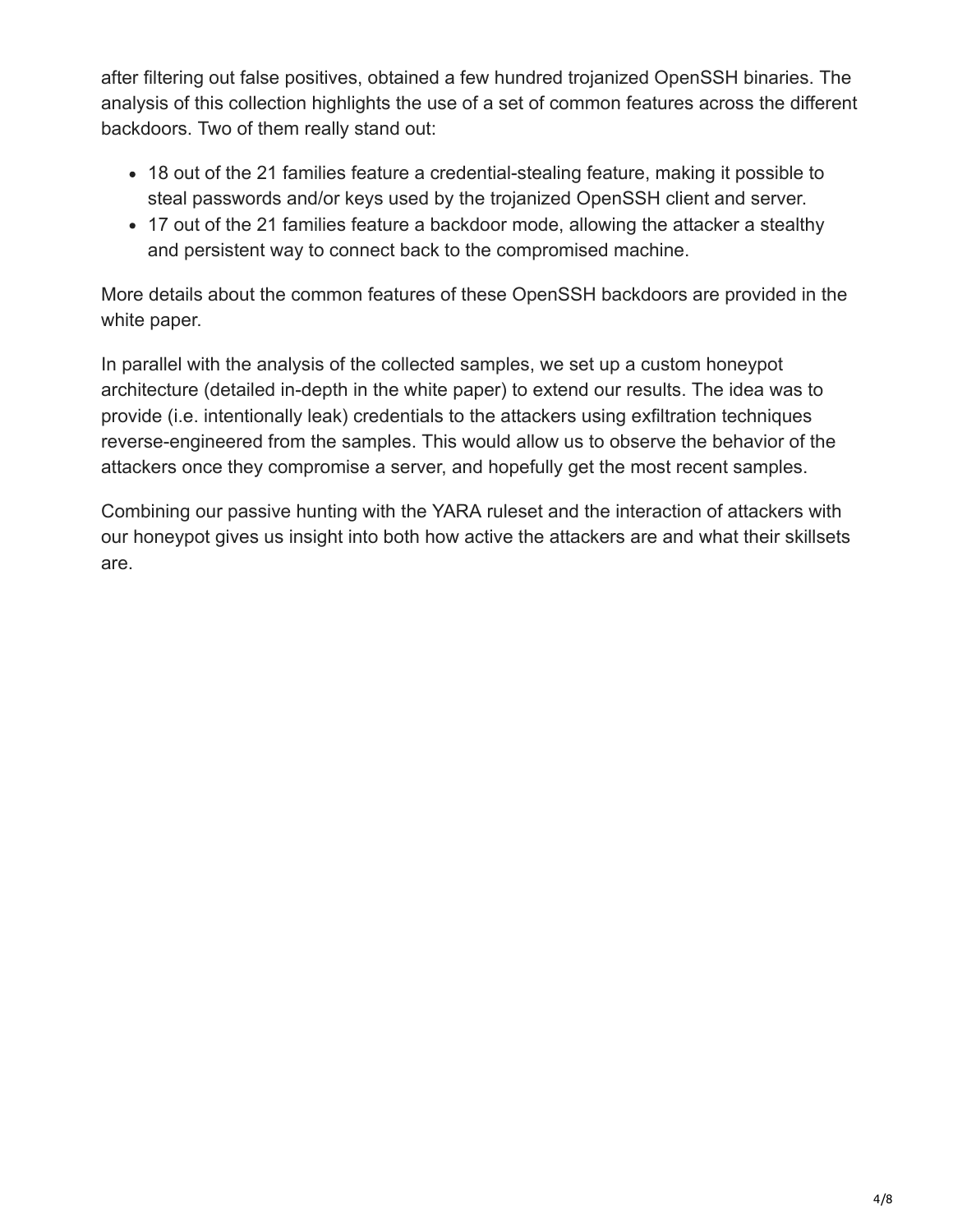

This graphic sums up the OpenSSH backdoor families from this research. Some of our readers will surely have recognized these names as corresponding to planets from the Star Wars saga. Note that they do not correspond to ESET's detection names; it is just a convenient way to identify them in our research. Their detection names and various IoC data are provided in the white paper and on our [GitHub IoC repository.](https://github.com/eset/malware-ioc)

Evaluating complexity for a family could be subjective. We have tried to be as objective as possible and base our classification on several factors, including:

The presence of an exfiltration technique – presence of C&C server, network protocol, encryption in transport or storage, etc.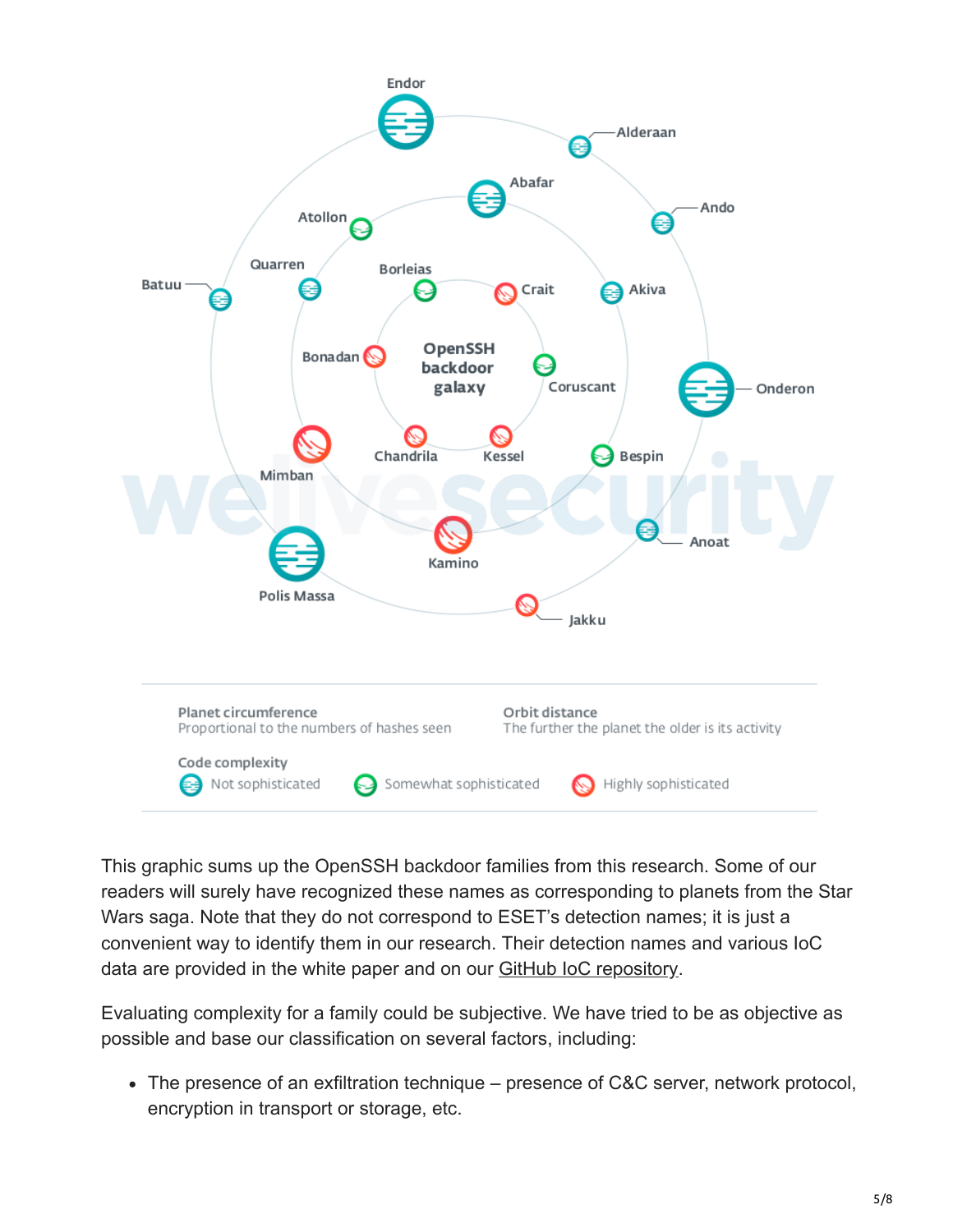- The implementation of modules providing features additional to OpenSSH additional commands, cryptocurrency mining, etc.
- The use of encryption or obfuscation to make analysis more difficult.

Each family has its own complete description in the full report, but the galaxy representation still gives some takeaways:

- According to our sample set, code complexity is increasingly important for the most recent families.
- We collected more samples for the older and simpler (often off-the-shelf) families. This can be explained by the fact that more sophisticated ones are more difficult to detect and less prevalent.

## **Visiting some interesting planets**

Some of the backdoors we found aren't particularly new or interesting from a technical point-of-view. There are, however, quite a few exceptions showing that some attackers are putting a lot of effort into maintaining their botnets.

One of these is Kessel. Kessel stands out for its multiple methods of communicating with its C&C server. It implements HTTP, raw TCP and DNS. Besides asking for stolen credentials, the C&C server also has the ability to send additional commands such as downloading from or uploading files to the compromised machine. All communication with its C&C server is also encrypted. It is also quite new: the C&C server domain was registered in August 2018.



Kessel DNS exfiltration

Another such example is Kamino. From analysis of the samples, we discovered this threat has existed for a long time and evolved, both in its obfuscation techniques and usage. It was first used by a crimeware campaign known to leverage the DarkLeech malware to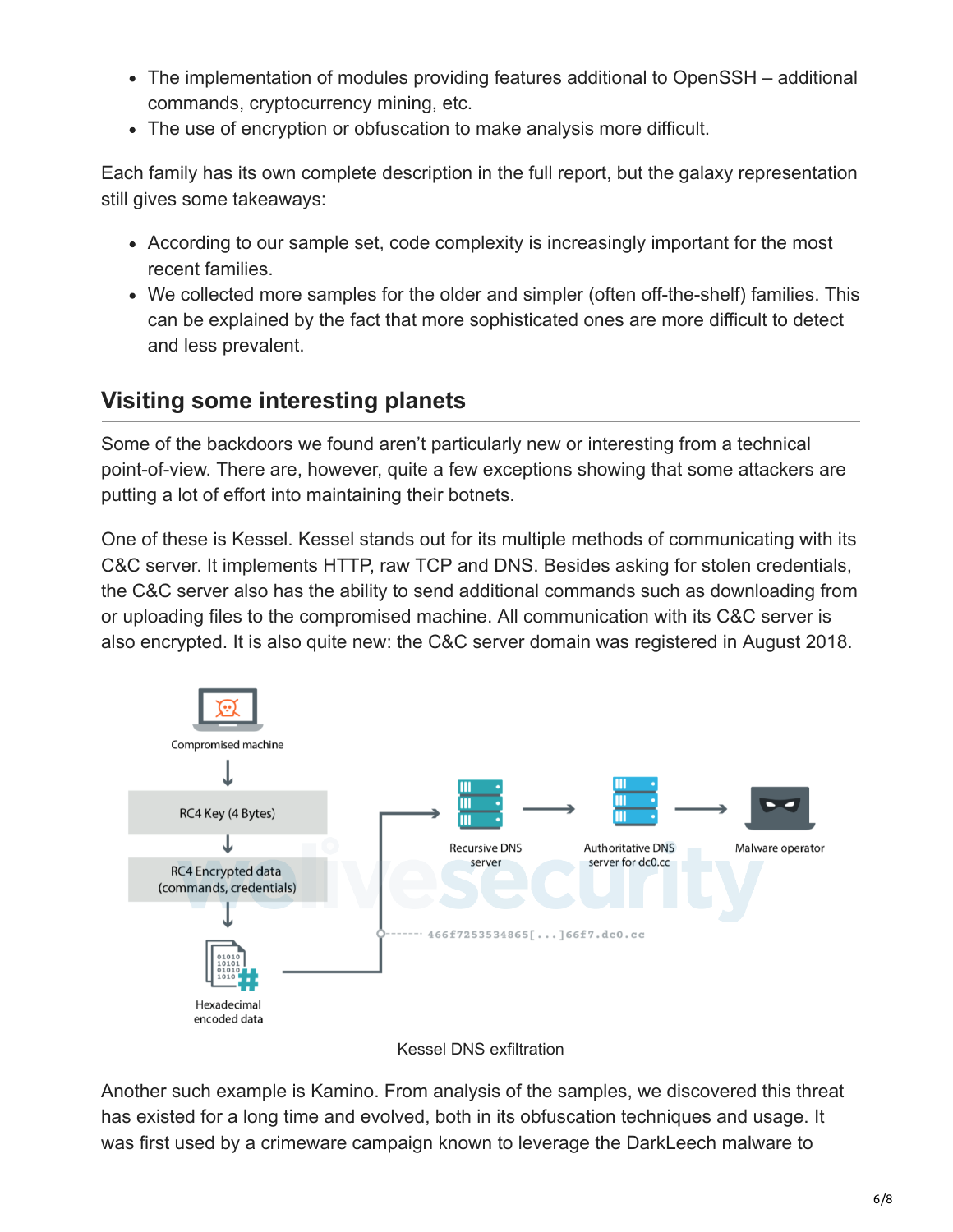redirect traffic, as [documented](https://www.welivesecurity.com/2013/01/24/linux-sshdoor-a-backdoored-ssh-daemon-that-steals-passwords/) by ESET researchers in 2013. Interestingly, it is the same backdoor that was used on attacks against Russian banks by a group called Carbanak years later, as [described by Group-IB](https://www.group-ib.com/blog/renaissance). This shift from crimeware to more targeted attacks is intriguing. It is tempting to think both attacks are from the same group, but it could also be explained by the original authors selling their code to multiple crime groups.

Detailed analyses of Chandrila (passing data in passwords) and Bonadan (cryptocurrency mining features) are also provided in the white paper.

### **Mitigation and detection**

Since the data we analyzed were mostly malware samples taken out of their context, it is difficult to identify their original infection vectors. Techniques could include: using credentials stolen after a victim used a compromised SSH client, brute force or exploitation of a vulnerable service exposed by the server.

Any of the mentioned attack vectors might be used in future attacks, thus all good practices aimed at preventing a system from being compromised should be followed:

- Keep the system up-to-date.
- Favor key-based authentication for SSH.
- Disable remote root login.
- Use a multi-factor authentication solution for SSH.

ESET products detect the analyzed OpenSSH backdoors as Linux/SSHDoor variants. Additionally, the [YARA ruleset we used](https://github.com/eset/malware-ioc/tree/master/sshdoor) can help to classify the potential samples. The paper gives more details about validating OpenSSH files using Linux package managers to verify the integrity of installed executables.

### **Conclusion**

With this research, we hope to shed light on OpenSSH backdoors and, by extension, on Linux malware in general. As observed through the diversity of code complexity, some attackers simply reuse available source code, while others put real effort into their bespoke implementations. Moreover, the active hunt via our custom honeypot structure shows that some attackers are still active and are very cautious when deploying their backdoors.

After reading the paper you may feel that there is more Linux malware now than before; that this is a rising trend. We don't think this is necessarily the case: there has always been Linux malware but due to a lack of visibility it stays under the radar for a longer period.

There are still a lot of unanswered questions: how prevalent is each of these families? How are compromised systems used by the attackers? Besides stealing credentials, do they use additional techniques to propagate?